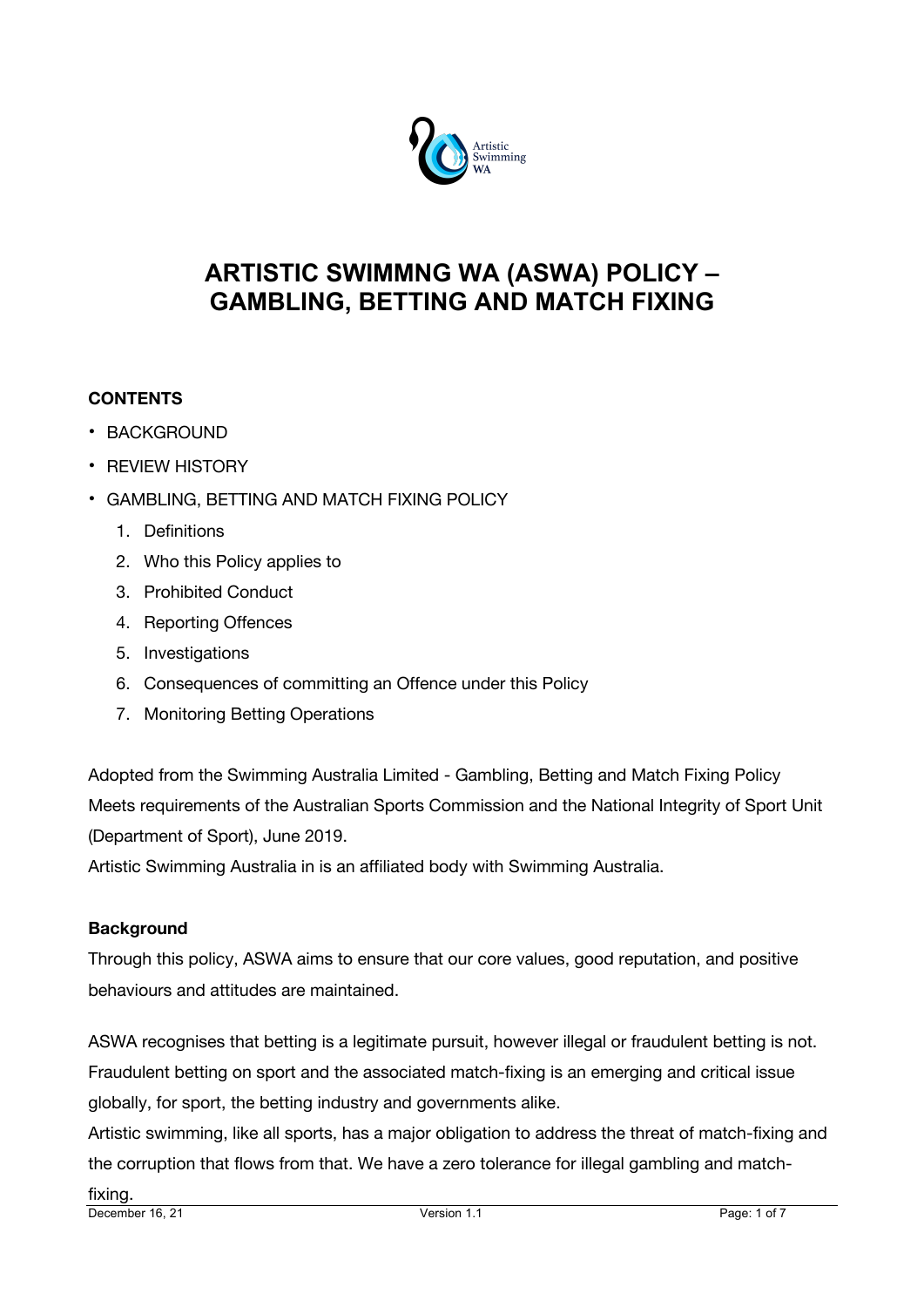The purpose of the Gambling, Betting and Match-fixing Policy is to:

- protect and maintain the integrity of the sport of artistic swimming in Australia
- protect against any efforts to impact improperly the result of an event covered by this policy
- establish a uniform rule and consistent scheme of enforcement and penalties, and
- adhere to the National Policy on Match-fixing in Sport as agreed by Australian Governments on 10 June 2011.

The conduct prohibited under this policy may also be a criminal offence or a breach of other applicable laws or regulations. This policy is intended to supplement such laws and regulations. It is not intended, and should not be interpreted, construed or applied, to prejudice or undermine in any way the application of such laws and regulations.

Relevant persons (as defined in the policy) must comply with all applicable laws and regulations at all times.

This policy has been adopted and may be amended from time to time by ASWA by a resolution of the Board. The Board may, in its sole discretion, delegate any or all of its powers under this policy, including but not limited to the power to adopt, apply, monitor and enforce this policy. By virtue of their ongoing membership, employment or other contractual relationship with ASWA, relevant persons are bound by this policy and are required to comply with all its provisions. A copy of this policy and any related attachments can be found on our website artisticswimmingwa.org.au.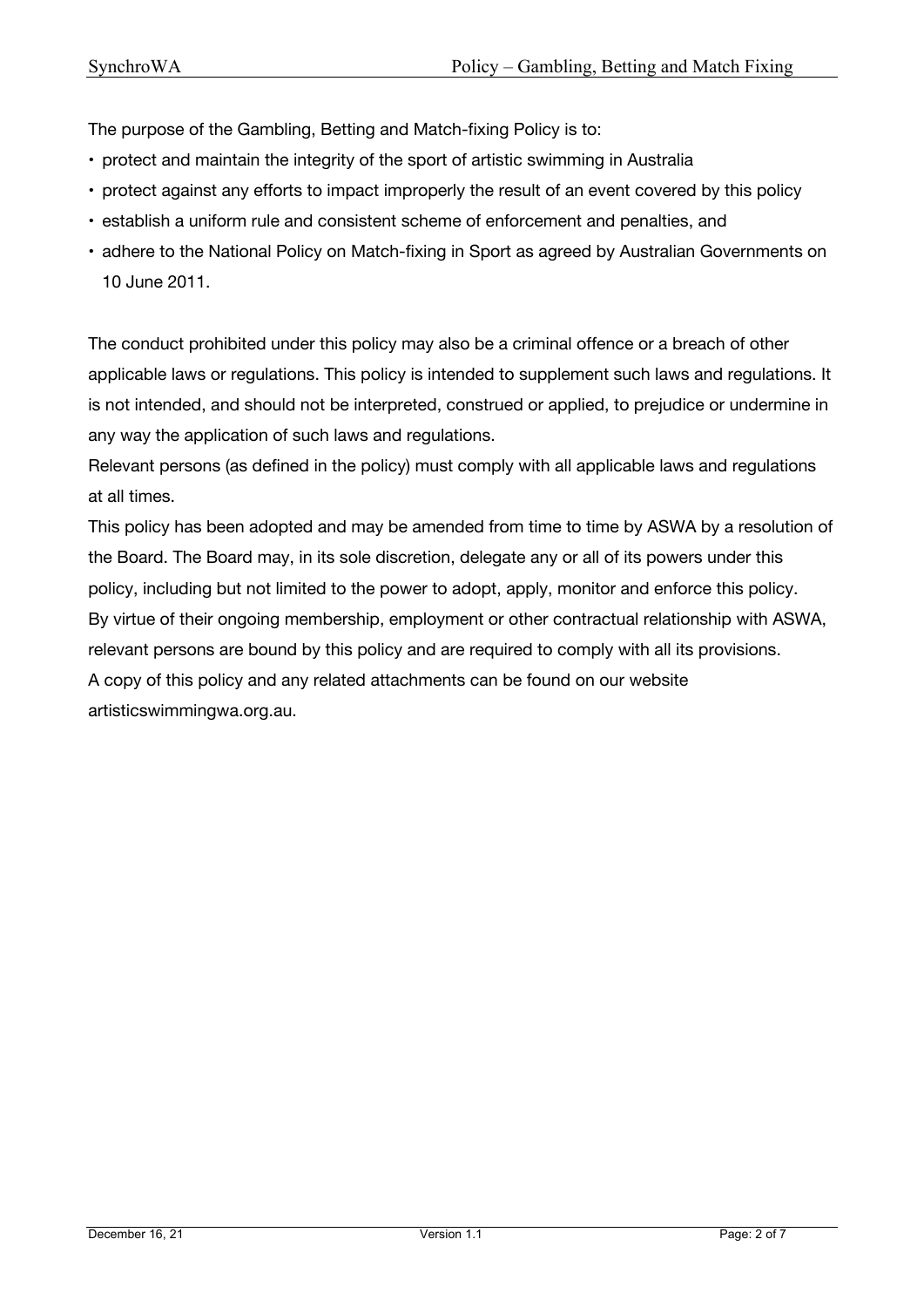1. Definitions

1.1. In this Policy the following words have the following meaning:

"Australian Team" means any team of swimmers selected at a representative event;

"Betting Operators" means an operator in the sports wagering industry, including corporate bookmakers and totalisator agencies.

"Board" means the Directors of ASWA as defined in Artistic Swimming Australia Inc's Constitution.

"Coach" means any coach registered with ASWA or Artistic Swimming Australia Inc;

"Competition Zone" means the field of play and back of house designated areas at an event;

"Concerned Party" means a Relevant Person who is the subject of an allegation or report of an Offence under this Policy.

"Director" means a member of the ASWA Board.

"Employees" means employees, independent contractors, agents and consultants to ASWA. "Event" means any swimming competition held by ASWA;

"Governing Body" means either ASWA, Artistic Swimming Australia Inc, being the national governing body for artistic swimming in Australia or the Federation Internationale de Natation ('FINA') being the international governing body of swimming, diving, water polo, artistic swimming and open water swimming;

"Information in the Public Domain" refers to information that has been published or is a matter of public record or can be readily acquired by an interested member of the public or is information that has been disclosed according to the rules or regulations governing a particular Event or part of an Event.

"Inside Information" refers to information about the likely participation or likely performance of a swimmer in an Event or part of an Event or concerning the weather, water conditions, pool conditions, status, outcome or any other aspect of an Event or part of an Event that is not Information in the Public Domain.

"Integrity Officer" means an asWA official, volunteer official, employee or contracted team support staff member.

"Integrity Panel" means the panel constituted as pursuant to rule 43.7 (e) of the Swimming Australia constitution.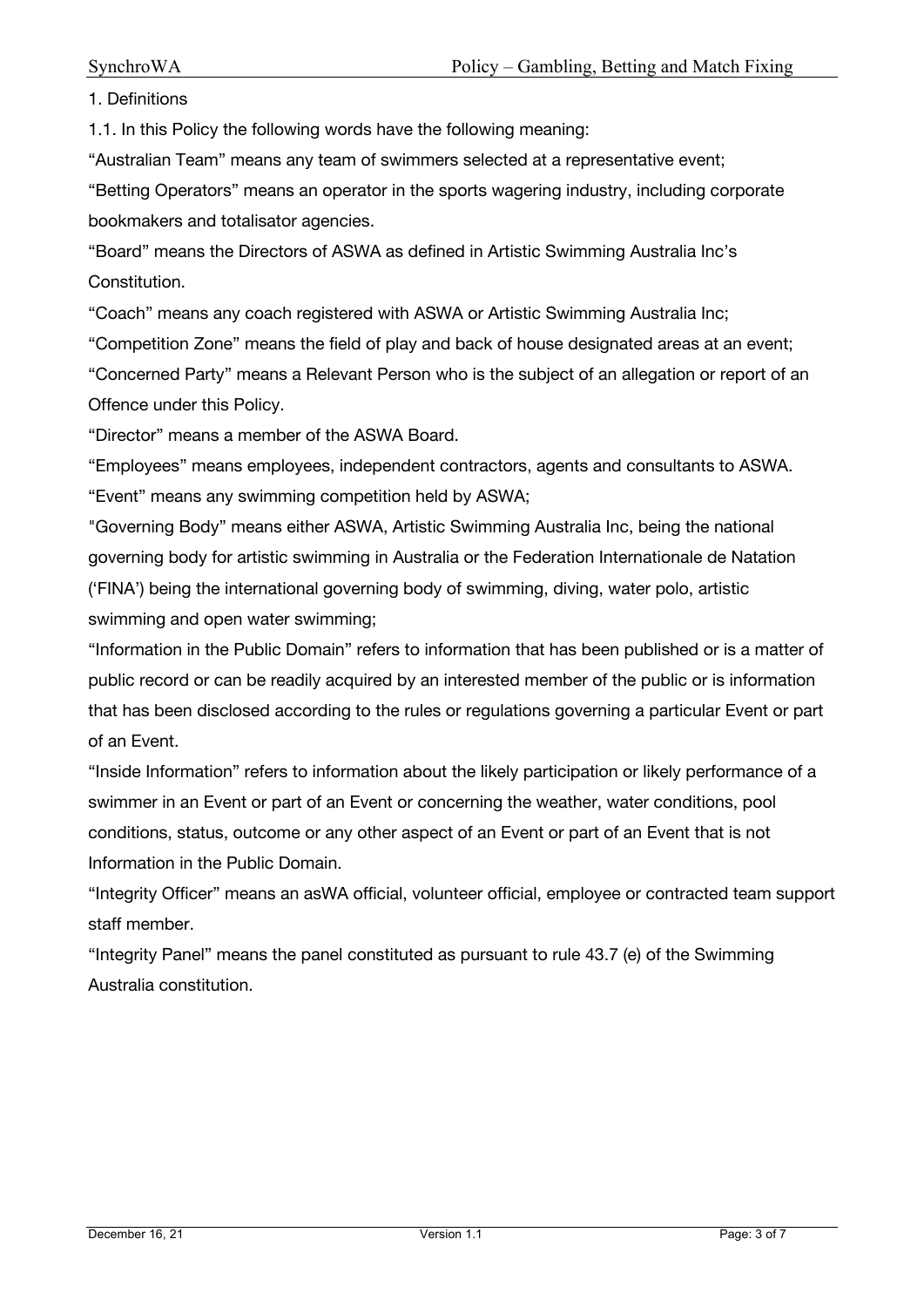"Match Fixing" includes, without limitation, the following conduct:

a) directly or indirectly contriving or attempting to contrive the result of an Event or part of an Event in exchange for any benefit or reward;

b) deliberately underperforming or 'tanking' as part of an arrangement relating to betting on the outcome of any contingency within an Event;

c) deliberately fixing, or exerting any undue influence on, any occurrence within any Event as part of an arrangement relating to betting on the outcome of any contingency within a Event;

d) inducing or encouraging any Relevant Person to deliberately underperform as part of an arrangement relating to betting on the outcome of any Event;

e) providing Inside Information other than in connection with bona fide media interviews and statements;

f) ensuring that a particular incident, that is the subject of a bet, occurs;

g) providing or receiving any gift, payment, advantage, commission or benefit that might reasonably be expected to bring the Relevant Person or ASWA into disrepute; and

h) engaging in conduct that relates directly or indirectly to any of the conduct described in above and is prejudicial to the interests of ASWA or which bring a Relevant Person or ASWA into disrepute;

"Nominated Person" means the:

- a. Chair of ASWA
- b. Any person or persons delegated by the Chair or Board to receive such information;
- c. A manager of a Member Organisation.

"Offence" means any Prohibited Conduct;

"Policy" means this policy as amended from time to time by ASWA;

"Prohibited Conduct" refers to conduct defined in clause 4.1 of this Policy;

"Relevant Persons" refers to:

- d. directors of ASWA and associated clubs.
- e. all people holding 'accreditation' to access the Competition Zone at any Event sanctioned by ASWA.
- f. Technical Officials, who officiate in Events conducted by ASWA
- g. Coaches and staff
- h. Swimmers

"Reporting Offence" refers to any conduct described in clause 5 of this Policy;

"Swimmer" refers to any swimmer who enters or participates in any Event;

"Swimming Australia" means Swimming Australia Limited; and

"Technical Official" means any official registered with ASWA and that officiates in an Event.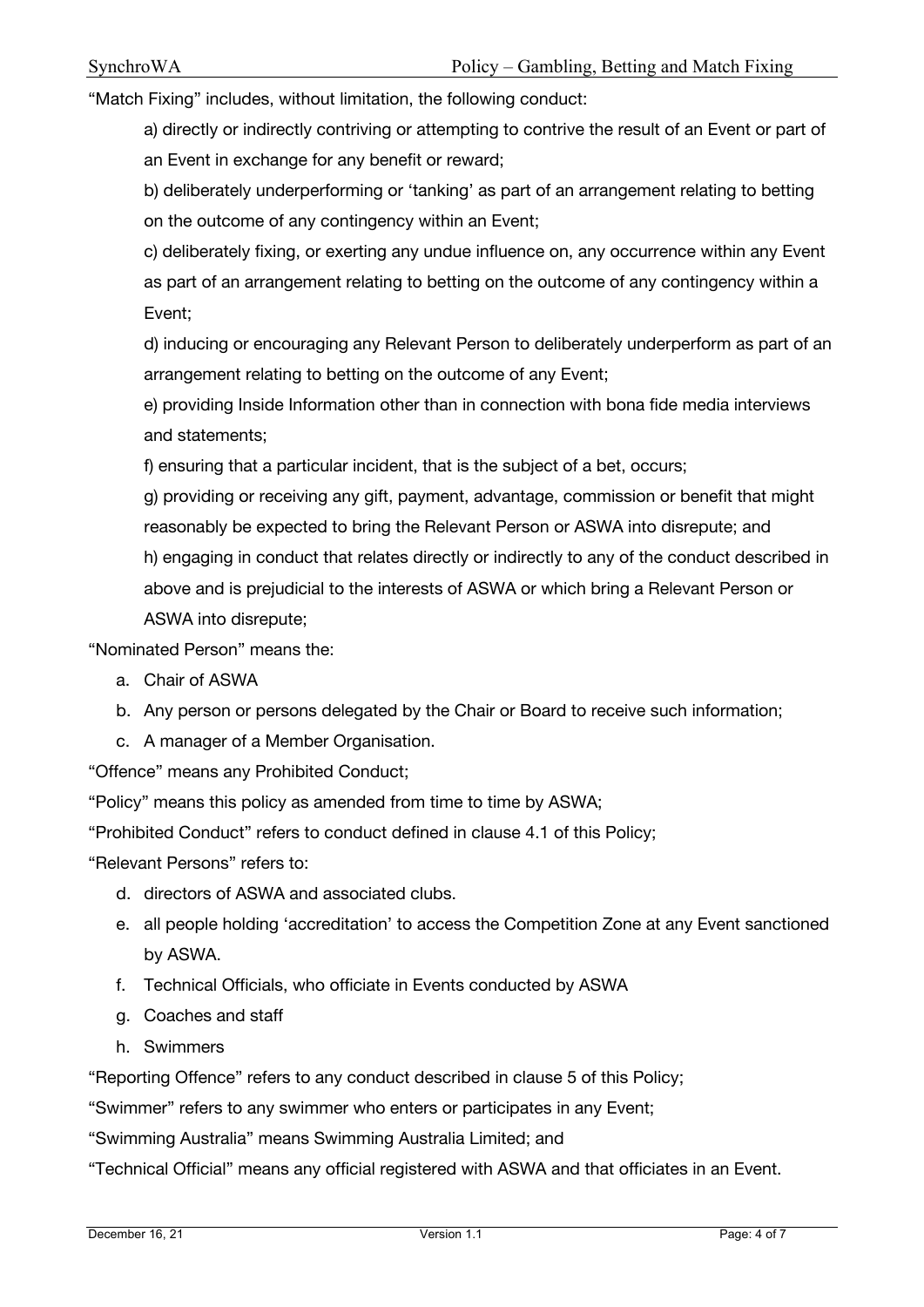2. Who this Policy applies to

2.1 This Policy applies to Relevant Persons.

## 3. Prohibited Conduct

3.1 A Relevant Person must not directly or indirectly, alone or in conjunction with another or others breach this Policy by engaging in any of the following Prohibited Conduct:

a) betting or wagering on the outcome of an Event or part of an Event, whether or not he or she is participating in the Event;

b) having an interest in any bet or wager on any Event or part of an Event, including having someone else place a bet or wager on their behalf;

c) facilitating or assisting with the making of a bet or wager on an Event or part of an Event;

d) participating in, encouraging, inducing, advertising or promoting betting on an Event or part of an Event, without the prior permission of ASWA;

e) accepting any gift or other advantage including but not limited to money promised or sent to them or a third party to incite, cause or contribute to any breach of this Policy; f) accepting any commission or promises of such commission for negotiating deals of any

kind while performing their duties, unless ASWA approves any such commission;

g) contravening applicable betting, wagering or gambling laws of any State or Territory of Australia or of any other country;

h) engaging in any other form of corrupt conduct in relation to any Event or part of any Event;

i) participating (whether by act or omission) in match-fixing; and

j) any breach of the reporting offences at clause 5 of this Policy.

3.2 For the purposes of clause 4.1, any attempt or any agreement to act in a manner that may culminate in Prohibited Conduct shall be treated as if the relevant Prohibited Conduct had occurred, whether or not the Prohibited Conduct actually occurred as a result of the attempt or agreement to act.

3.3 For the purposes of clause 4.1, if a Relevant Person knowingly assists or is a party in attempting to conceal or cover up Prohibited Conduct, that Relevant Person will be treated as having engaged in the Prohibited Conduct personally.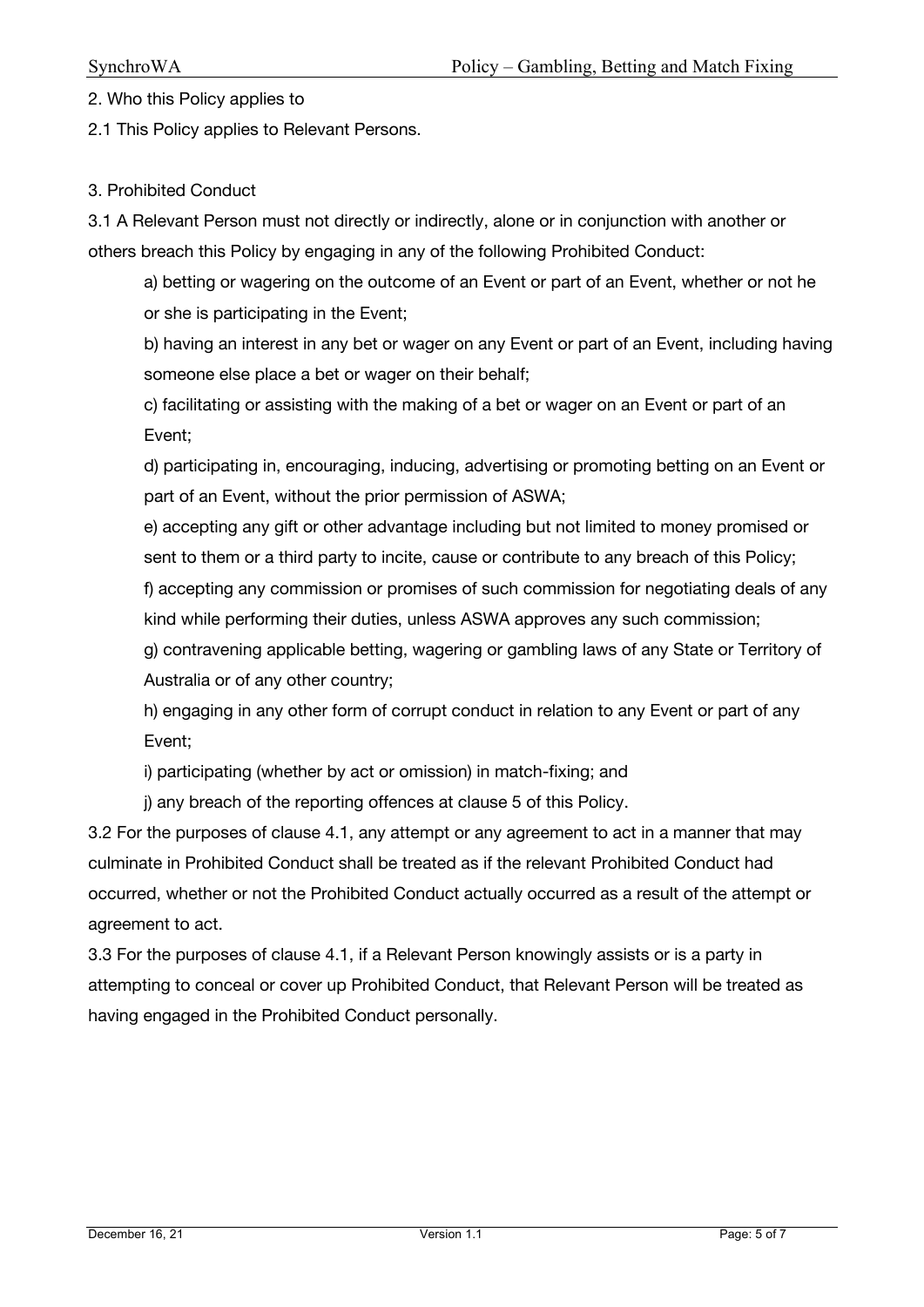4. Reporting Offences

4.1 A Relevant Person must immediately disclose to a Nominated Person:

a) if he or she receives an approach from another person to engage in Prohibited Conduct; b) if he or she know or reasonably suspect that any Relevant Person, including a person

that once was a Relevant Person, has or will engage in conduct or that such a Relevant Person has been approached to engage in Prohibited Conduct;

c) if he or she has received or is aware or reasonably suspects that another current or former Relevant Person has received actual or implied threats of any nature in relation to past or proposed Prohibited Conduct; or

d) if he or she is interviewed as a witness or suspect or is arrested or charged by police in respect of conduct that may amount to an allegation of Prohibited Conduct.

4.2 A Relevant Person has a continuing obligation to report any new knowledge or suspicion to a Nominated Person regarding any Prohibited Conduct even if the Relevant Person's prior knowledge or suspicion has already been reported.

4.3 Where the Nominated Person in any report made under clause 5.1 is any person other than the Chief Executive Officer of Swimming Australia that Nominated Person must immediately, where written notice is provided, forward a copy of the written notice to the Chief Executive Officer of Swimming Australia.

4.4 Where a person makes a verbal disclosure to a Nominated Person under clause 5.1, that person must as soon as practicable, confirm the disclosure by providing the disclosure in writing to the Nominated Person.

4.5 For the purposes of this clause 5, an allegation may include, but is not limited to:

- a) information that a Relevant Person has acted inconsistently with the Policy; or
- b) information that a Relevant Person has acted inconsistently with the Policy as witnessed by a Relevant Person; or
- c) information that a Relevant Person has acted inconsistently with the Policy as notified by a third party.

4.6 A Relevant Person reporting an allegation will only be identified to the Concerned Party where required by law or where it is necessary to do so to ensure procedural fairness in the course of investigating the allegation.

4.7 For the avoidance of doubt a breach of this clause (clause 5) by a Relevant Person constitutes a Reporting Offence and comes within the definition of Prohibited Conduct.